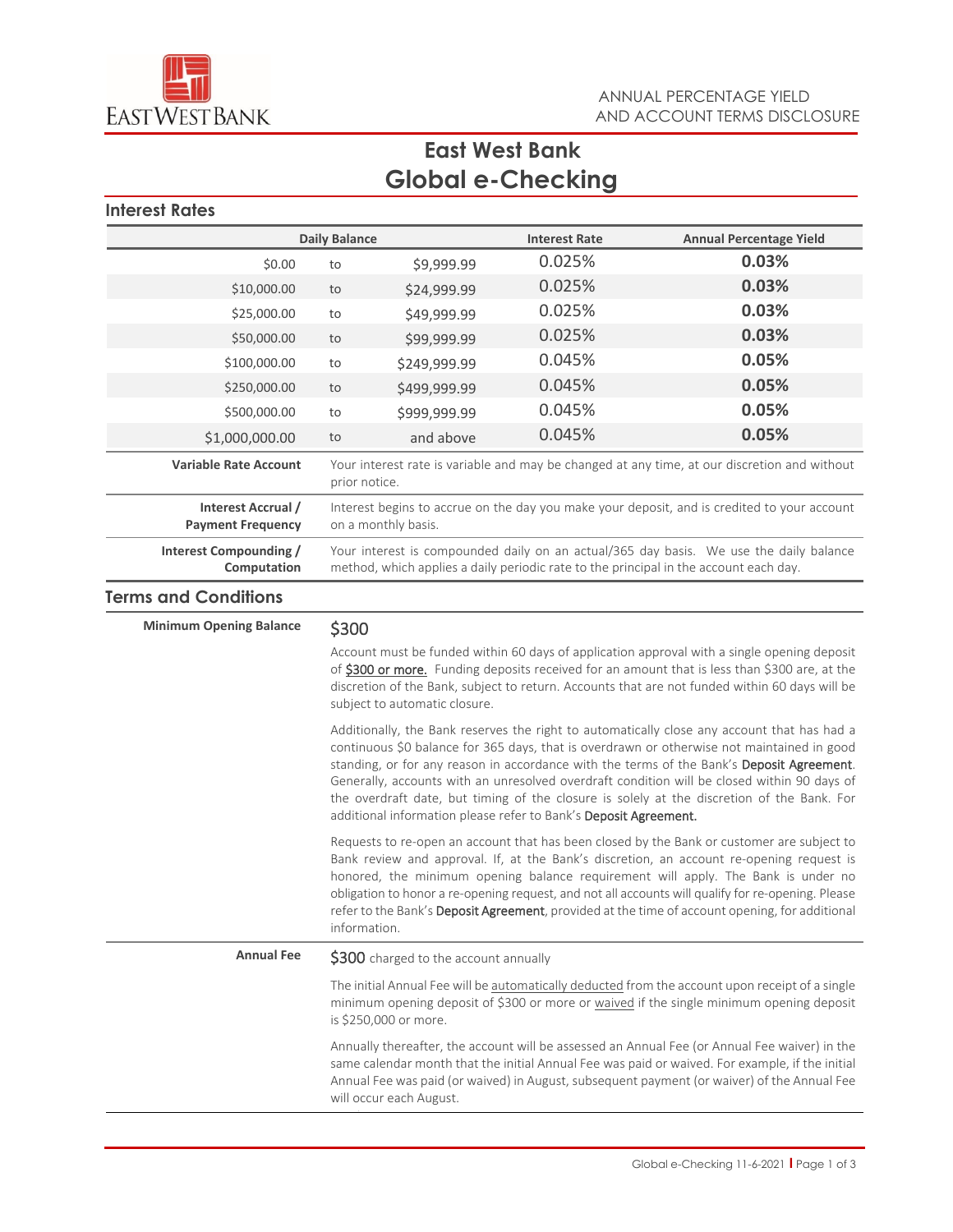|                                                                                               | Cont.                                                                                                                                                                                                                                                                                                                                                                                                                                                                                                                                                                                                                                                                                                                     |
|-----------------------------------------------------------------------------------------------|---------------------------------------------------------------------------------------------------------------------------------------------------------------------------------------------------------------------------------------------------------------------------------------------------------------------------------------------------------------------------------------------------------------------------------------------------------------------------------------------------------------------------------------------------------------------------------------------------------------------------------------------------------------------------------------------------------------------------|
| <b>Annual Fee</b><br>(cont.)                                                                  | To determine if an Annual Fee will be charged or waived, the Bank will use the aggregate of<br>the average monthly balance you maintained in your account for each of the prior 12 monthly<br>statement cycles to determine your average monthly balance for that 12 statement cycle<br>period.                                                                                                                                                                                                                                                                                                                                                                                                                           |
|                                                                                               | If the average monthly balance for that period is less than \$250,000, then a \$300<br>٠<br>Annual Fee will be automatically deducted from your account on or about the 10th<br>day of the annual assessment month. If the average of the monthly balances for<br>that period is greater than or equal to \$250,000 the Annual Fee will be waived.                                                                                                                                                                                                                                                                                                                                                                        |
|                                                                                               | Once charged, the Annual Fee is generally non-refundable. At the sole discretion of the Bank,<br>the initial Annual Fee paid may be refunded, less \$25 (and less any Monthly Annual Fee<br>Rebates credited to the account), when the account is closed by the customer within the first<br>the 30 calendar days after payment of the initial Annual Fee. Additionally, if due to the Bank's<br>post-funding fraud risk assessment the account is closed by the Bank within the first 30<br>calendar days after payment of the initial Annual Fee, the full amount of the initial Annual Fee<br>(less any Monthly Annual Fee Rebates credited to the Account) will be refunded to the account<br>at the time of closure. |
| <b>Minimum Average Balance</b><br>Required to Earn a Monthly \$25<br><b>Annual Fee Rebate</b> | Accounts that have paid an Annual Fee can qualify to earn a \$25 Monthly Annual Fee Rebate<br>during the 12 monthly statement cycle period for which the Annual Fee was assessed by<br>maintaining a:                                                                                                                                                                                                                                                                                                                                                                                                                                                                                                                     |
|                                                                                               | ×,<br>\$2,500 or more average monthly balance in the account during the monthly<br>statement cycle                                                                                                                                                                                                                                                                                                                                                                                                                                                                                                                                                                                                                        |
|                                                                                               | The \$25 Monthly Annual Fee Rebate will be automatically credited to the account for each<br>monthly statement cycle where, based on the records of the Bank, the average monthly<br>balance maintained in the account during the monthly statement cycle meets the required<br>minimum. Accounts that have not paid an Annual Fee for the 12 monthly statement cycle<br>period, will not qualify to earn a Monthly Annual Fee Rebate.                                                                                                                                                                                                                                                                                    |
| <b>Additional Terms and Conditions</b>                                                        |                                                                                                                                                                                                                                                                                                                                                                                                                                                                                                                                                                                                                                                                                                                           |
| <b>Qualification Requirements</b>                                                             | Limited to individuals 18 years of age or older. One account per customer.                                                                                                                                                                                                                                                                                                                                                                                                                                                                                                                                                                                                                                                |
| <b>Subject to Bank Approval</b>                                                               | Account applications are subject to verification and approval. Submission of an application<br>does not guarantee that East West Bank will open an account for you.                                                                                                                                                                                                                                                                                                                                                                                                                                                                                                                                                       |
|                                                                                               | Additionally, we may conduct fraud risk assessments both at the time of application, and upon<br>receipt of your initial funding deposit, which may result in your initial funding deposit being<br>subject to certain access and usage limitations until the fraud risk assessments are completed.<br>If you have questions regarding your initial funding deposit after account opening, you can<br>contact us at (CN) +86.400.842.3268 or (U.S.) +1.833.468.8356.                                                                                                                                                                                                                                                      |
|                                                                                               | East West Bank reserves the right to close an account and return the initial funding deposit to<br>the sender, without prior notice, based on the results of our risk assessment findings.                                                                                                                                                                                                                                                                                                                                                                                                                                                                                                                                |
| <b>Account Title and</b><br><b>Contact Information</b>                                        | By submitting an application you are requesting to open a Global e-Checking account at East<br>West Bank, a United States financial institution. If approved, a Global e-Checking account will<br>be opened in your name, as sole owner. Your contact e-mail address, mobile phone number,<br>primary residence address and alternate account mailing address will be defined based on the<br>information you agreed to share with us. If an alternate account mailing address was not<br>provided, we will use your residence address as the mailing address for your account.                                                                                                                                           |
| <b>Check Orders</b>                                                                           | Your East West Bank account will NOT have checks automatically issued. If you would like to<br>order checks you may contact us at (CN) +86.400.842.3268 or (U.S.) +1.833.468.8356.                                                                                                                                                                                                                                                                                                                                                                                                                                                                                                                                        |
| <b>Check Imaging</b>                                                                          | Check Imaging is a process of capturing, indexing, storing and retrieving electronic images of<br>checks. Imaging systems replace the handling, distribution and storage of checks with<br>electronic images. The images are retained by us for a period of seven years from the date of<br>posting.                                                                                                                                                                                                                                                                                                                                                                                                                      |
|                                                                                               | By using your account you agree to this procedure and authorize us to destroy the original<br>items and check. You agree to allow any imaged document, or copy thereof, to serve as an<br>original item for any and all purposes, including charging your account or determining the<br>validity of any signatures or otherwise.                                                                                                                                                                                                                                                                                                                                                                                          |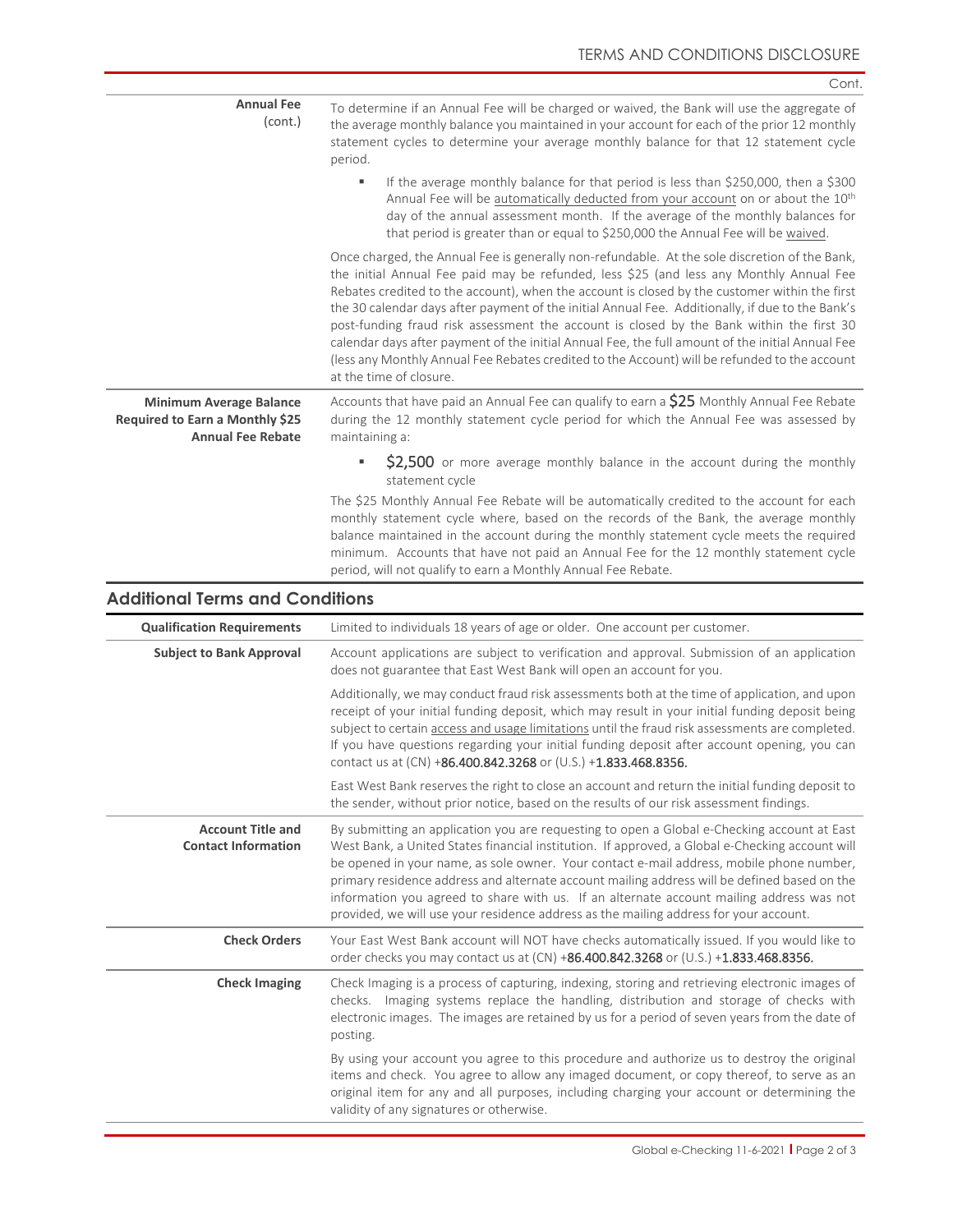|                                            | Cont.                                                                                                                                                                                                                                                                                                                                                                                                                                                |
|--------------------------------------------|------------------------------------------------------------------------------------------------------------------------------------------------------------------------------------------------------------------------------------------------------------------------------------------------------------------------------------------------------------------------------------------------------------------------------------------------------|
| Debit Card Issuance /<br><b>ATM Access</b> | A Debit Card will NOT be automatically issued. If you would like to request a Debit Card you<br>may request a card in the mobile app or contact us at $(CN) +86.400.842.3268$ or $(U.S.)$<br>$+1.833.468.8356.$                                                                                                                                                                                                                                      |
|                                            | If requested, your Debit Card will be issued in your name and mailed to the address associated<br>with your Global e-Checking account. For shipments to China, your Debit Card will be mailed<br>to the one-time shipping address you provided and verified at the time of request. For cards<br>delivered to an international address, a shipping fee will apply. Please refer to the East West<br><b>Bank Fee Schedule</b> for additional details. |
|                                            | Your Global e-Checking account will be linked as the primary account that can be accessed<br>using the Debit Card.                                                                                                                                                                                                                                                                                                                                   |
| <b>ATM Withdrawal Fees</b>                 |                                                                                                                                                                                                                                                                                                                                                                                                                                                      |
|                                            | There is no charge for using a proprietary East West Bank ATM.                                                                                                                                                                                                                                                                                                                                                                                       |
|                                            | East West Bank will not charge you for the first two non-proprietary ATM withdrawals per<br>statement cycle, but will assess a \$1.00 fee for each withdrawal thereafter. Additionally, 3rd<br>party ATM usage fees may be charged to your account at the request of the provider operating<br>the non-proprietary ATM.                                                                                                                              |
| <b>Other Fees and Services</b>             | Additional fees may apply. Please refer to the East West Bank Fee Schedule, which has been<br>provided with this disclosure, for additional fee information.                                                                                                                                                                                                                                                                                         |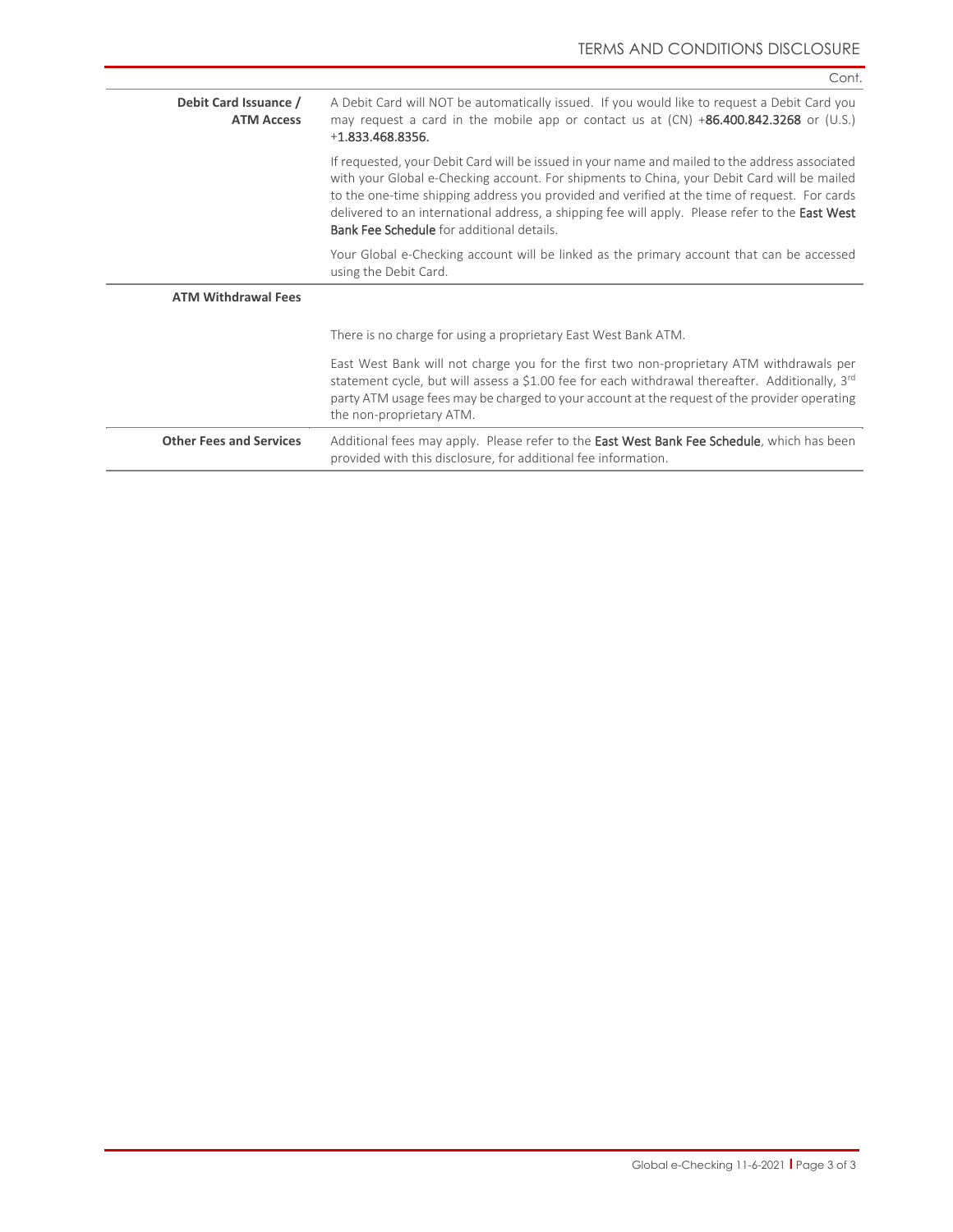

# Global e-Checking DEPOSIT AGREEMENT ADDENDUM

Effective November 6, 2021

This Deposit Agreement Addendum amends and supersedes, where applicable, the Bank's Deposit Agreement dated 6/18/2015 and applies specifically to accounts opened using the East West Bank mobile banking application.

### 1. Holds for Uncollected Funds / Delayed Funds Availability

The below revised information amends the "Ability to Withdrawal Funds", "Longer Delays May Apply" and "Special Rules for New Accounts" information contained in the Holds for Uncollected Funds / Delayed Funds Availability section of the Bank's Deposit Agreement. All other information contained in the Holds for Uncollected Funds / Delayed Funds Availability section of the Deposit Agreement remains the same.

### Effective November 6, 2021

Ability to Withdrawal Funds - Our policy is to delay the availability of funds from your check deposits. During that delay, you may not withdraw the funds in cash and we will not use the funds to pay checks that you have written.

For determining the availability of your deposits, every day is a business day, except Saturdays, Sundays, and federal holidays. If you make a deposit in person at one of our branch locations before the close of business on a business day that we are open, we will consider that day to be the day of your deposit. If you use our mobile banking remote deposit capture service to deposit a check before 9:00 p.m. (Pacific Time), we will consider that day to be the day of your deposit.

### NOTE:

Generally, our close of business is 5:00 p.m. (local time zone), Monday – Friday, however most of our locations close at 6:00 p.m. (local time zone) on Friday. (Note: These times may vary by location.)

If you make a deposit into one of our automated teller machines before 3:00 p.m. (local time zone) on a business day we are open, we may consider that day to be the day of deposit. However, if you make any of the above mentioned deposits after the cut-of time or on a day we are not open, we will consider that the deposit was made on the next business day we are open.

The length of the delay varies depending on the type of deposit and is explained below.

### Same-Day Availability

Funds from electronic direct deposits to your account will be available on the day we receive the deposit.

 New accounts may be subject to a fraud risk assessment hold, which may result in funds not being readily available for use. See Special Rules for New Accounts below for additional information.

### Next-Day Availability

Funds from the following deposits are available on the first business day after the day of your deposit:

- U.S. Treasury checks that are payable to you.
- Wire transfers.
- **EXECUTE: Checks drawn on East West Bank.**

If you make the deposit in person to one of our employees, funds from the following deposits are also available on the first business day after the day of your deposit:

- Cash.
- State and local government checks that are payable to you.
- Cashier's, certified, and teller's checks that are payable to you.
- Federal Reserve Bank checks, Federal Home Loan Bank checks, and postal money orders, if these items are payable to you.

If you do not make your deposit in person to one of our employees (for example, if you mail the deposit or use our remote deposit capture service), funds from these deposits will be available on the second business day after the day we receive your deposit.

 New accounts may be subject to a fraud risk assessment hold, which may result in funds not being readily available for use. See Special Rules for New Accounts below for additional information.